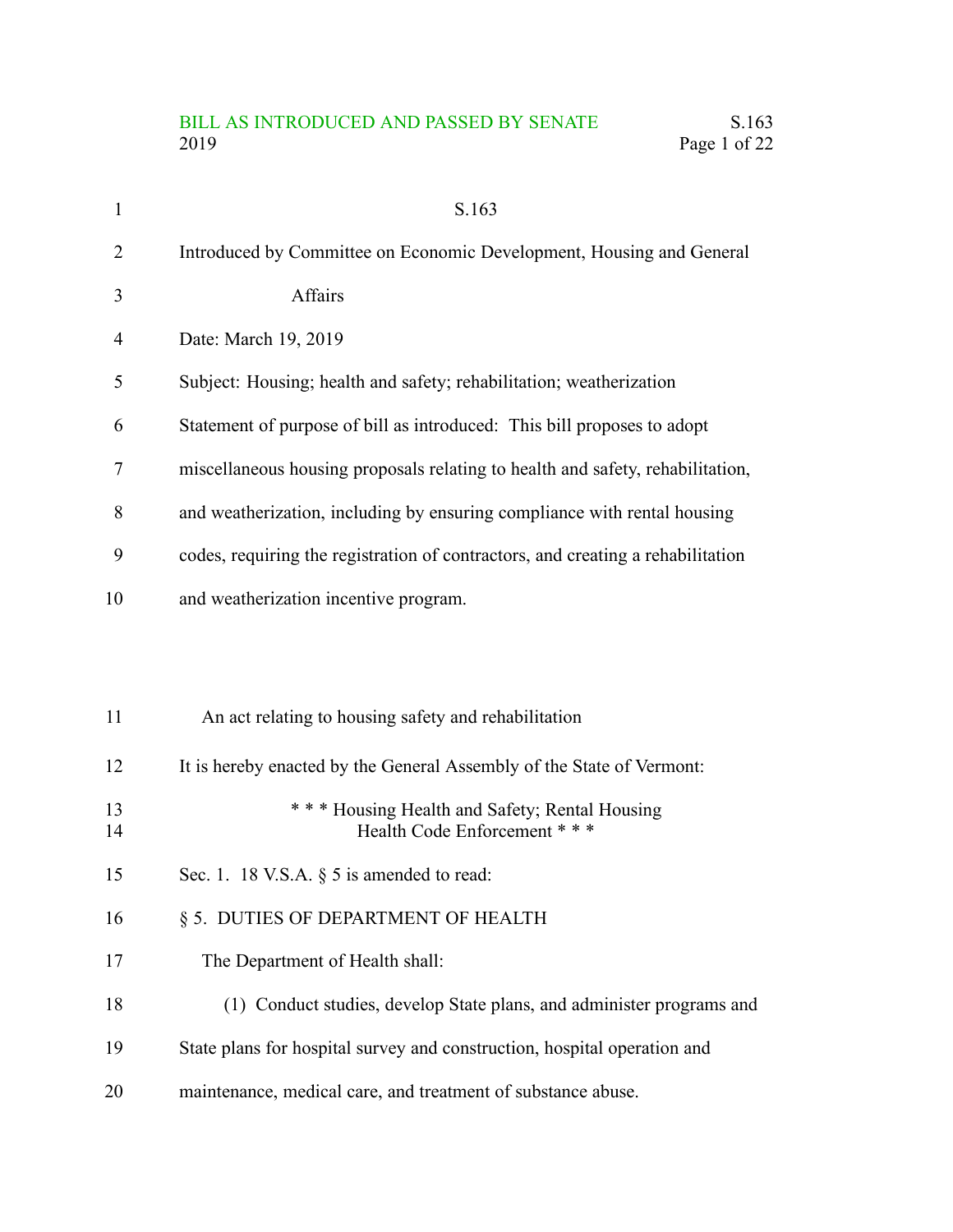#### BILL AS INTRODUCED AND PASSED BY SENATE S.163<br>2019 Page 2 of 22 Page 2 of 22

| $\mathbf{1}$   | (2) Provide methods of administration and such other action as may be         |
|----------------|-------------------------------------------------------------------------------|
| $\overline{2}$ | necessary to comply with the requirements of federal acts and regulations as  |
| 3              | relate to studies, development of plans and administration of programs in the |
| 4              | fields of health, public health, health education, hospital construction and  |
| 5              | maintenance, and medical care.                                                |
| 6              | (3) Appoint advisory councils, with the approval of the Governor.             |
| 7              | (4) Cooperate with necessary federal agencies in securing federal funds       |
| 8              | which that become available to the State for all prevention, public health,   |
| 9              | wellness, and medical programs.                                               |
| 10             | (5) Seek accreditation through the Public Health Accreditation Board.         |
| 11             | (6) Create a State Health Improvement Plan and facilitate local health        |
| 12             | improvement plans in order to encourage the design of healthy communities     |
| 13             | and to promote policy initiatives that contribute to community, school, and   |
| 14             | workplace wellness, which may include providing assistance to employers for   |
| 15             | wellness program grants, encouraging employers to promote employee            |
| 16             | engagement in healthy behaviors, and encouraging the appropriate use of the   |
| 17             | health care system.                                                           |
| 18             | Serve as the leader on State rental housing health laws.                      |
| 19             | Provide policy assistance, technical support, and legal guidance to<br>(8)    |
| 20             | municipalities concerning the interpretation, implementation, and enforcement |
| 21             | of State rental housing health and safety laws.                               |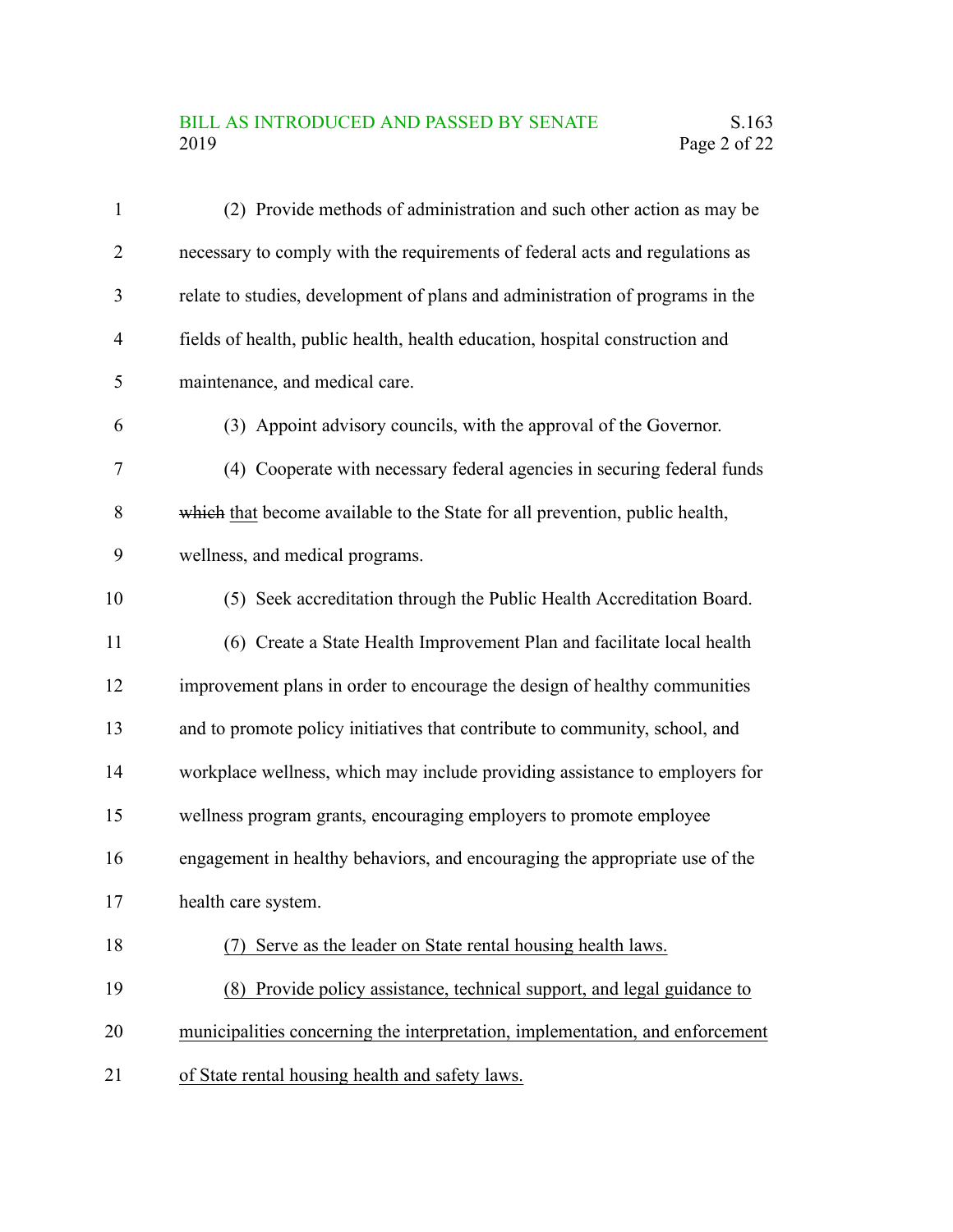| 1              | Sec. 2. 18 V.S.A. $\S$ 603 is amended to read:                                   |
|----------------|----------------------------------------------------------------------------------|
| $\overline{2}$ | § 603. RENTAL HOUSING SAFETY; INSPECTION REPORTS                                 |
| 3              | $(a)(1)$ When conducting an investigation of rental housing, a local health      |
| $\overline{4}$ | officer shall issue a written inspection report on the rental property using the |
| 5              | protocols for implementing the Rental Housing Health Code of the Department      |
| 6              | or the municipality, in the case of a municipality that has established a code   |
| 7              | enforcement office.                                                              |
| 8              | (2) A written inspection report shall:                                           |
| 9              | (A) contain findings of fact that serve as the basis of one or more              |
| 10             | violations;                                                                      |
| 11             | (B) specify the requirements and timelines necessary to correct a                |
| 12             | violation;                                                                       |
| 13             | (C) provide notice that the landlord is prohibited from renting the              |
| 14             | affected unit to a new tenant until the violation is corrected; and              |
| 15             | (D) provide notice in plain language that the landlord and agents of             |
| 16             | the landlord must have access to the rental unit to make repairs as ordered by   |
| 17             | the health officer consistent with the access provisions in 9 V.S.A. § 4460.     |
| 18             | (3) A local health officer shall:                                                |
| 19             | (A) provide a copy of the inspection report to the landlord and any              |
| 20             | tenants affected by a violation by delivering the report electronically, in      |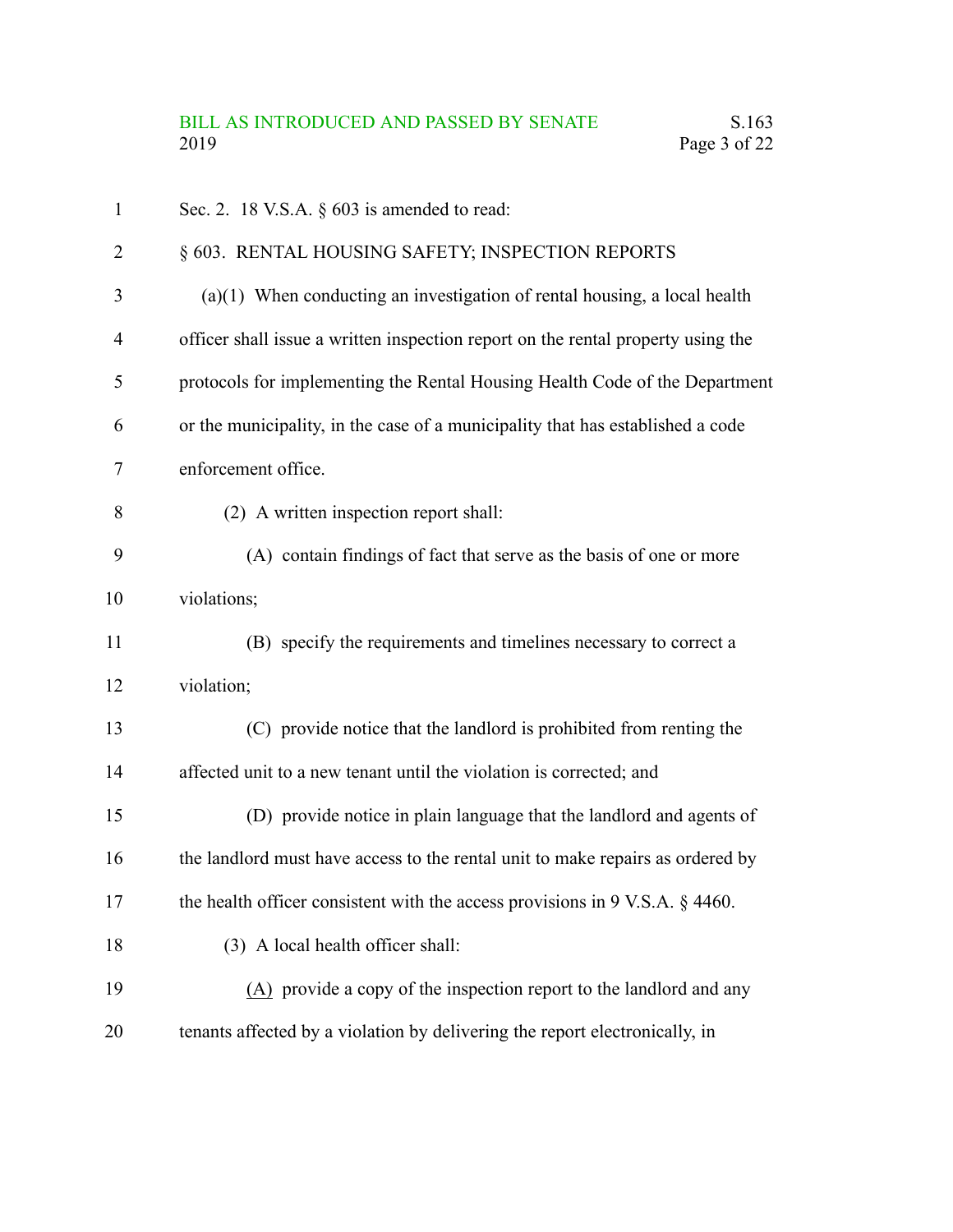# BILL AS INTRODUCED AND PASSED BY SENATE S.163<br>2019 Page 4 of 22 Page 4 of 22

| 1              | person, by first class mail, or by leaving a copy at each unit affected by the     |
|----------------|------------------------------------------------------------------------------------|
| $\overline{2}$ | deficiency; and                                                                    |
| 3              | (B) provide information on each inspection to the Department within                |
| 4              | seven days of issuing the report using an electronic system designed for that      |
| 5              | purpose.                                                                           |
| 6              | (4) If an entire property is affected by a violation, the local health             |
| 7              | officer shall post a copy of the inspection report in a common area of the         |
| 8              | property and include a prominent notice that the report shall not be removed       |
| 9              | until authorized by the local health officer.                                      |
| 10             | (5) A municipality shall make an inspection report available as a public           |
| 11             | record.                                                                            |
| 12             | $(b)(1)$ A local health officer may impose a fine civil penalty of not more        |
| 13             | than $$100.00$ $$200.00$ per day for each violation that is not corrected by the   |
| 14             | date provided in the written inspection report, or when a unit is re-rented to a   |
| 15             | new tenant prior to the correction of a violation.                                 |
| 16             | $(2)(A)$ If the cumulative amount of penalties imposed pursuant to this            |
| 17             | subsection is \$800.00 or less, the local health officer, Department of Health, or |
| 18             | State's Attorney may bring a civil enforcement action in the Judicial Bureau       |
| 19             | pursuant to 4 V.S.A. chapter 29.                                                   |
| 20             | (B) The waiver penalty for a violation in an action brought pursuant               |
| 21             | to this subsection is 50 percent of the full penalty amount.                       |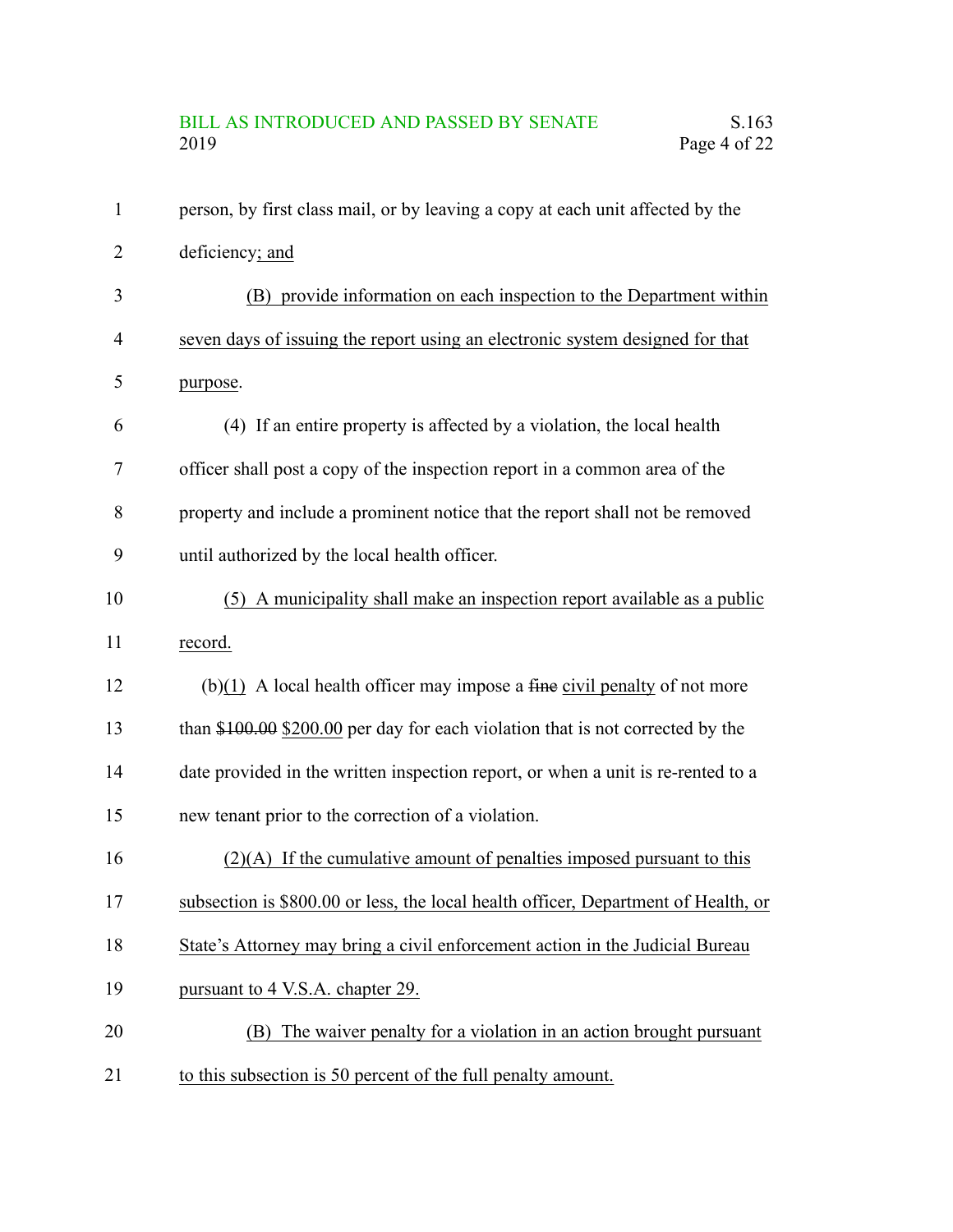#### BILL AS INTRODUCED AND PASSED BY SENATE S.163<br>2019 Page 5 of 22 Page 5 of 22

| 1              | (3) If the cumulative amount of penalties imposed pursuant to this                 |
|----------------|------------------------------------------------------------------------------------|
| $\overline{2}$ | subsection is more than \$800.00, or if injunctive relief is sought, the local     |
| 3              | health officer, Department of Health, or State's Attorney shall commence an        |
| $\overline{4}$ | action in the Civil Division of the Superior Court for the county in which a       |
| 5              | violation occurred.                                                                |
| 6              | (c) If a local health officer fails to conduct an investigation pursuant to        |
| 7              | section 602a of this title or fails to issue an inspection report pursuant to this |
| 8              | section, a landlord or tenant may request that the Department, at its discretion,  |
| 9              | conduct an investigation or contact the local board of health to take action.      |
| 10             | Sec. 3. $4$ V.S.A. $\S$ 1102 is amended to read:                                   |
| 11             | § 1102. JUDICIAL BUREAU; JURISDICTION                                              |
| 12             | (a) The Judicial Bureau is created within the Judicial Branch under the            |
| 13             | supervision of the Supreme Court.                                                  |
| 14             | (b) The Judicial Bureau shall have jurisdiction of the following matters:          |
| 15             | * * *                                                                              |
| 16             | (21) Violations of State or municipal rental housing health and safety             |
| 17             | laws when the amount of the cumulative penalties imposed pursuant to               |
| 18             | 18 V.S.A. § 603 is \$800.00 or less.                                               |
| 19             | * * *                                                                              |
| 20             | (c) The Judicial Bureau shall not have jurisdiction over municipal parking         |
| 21             | violations.                                                                        |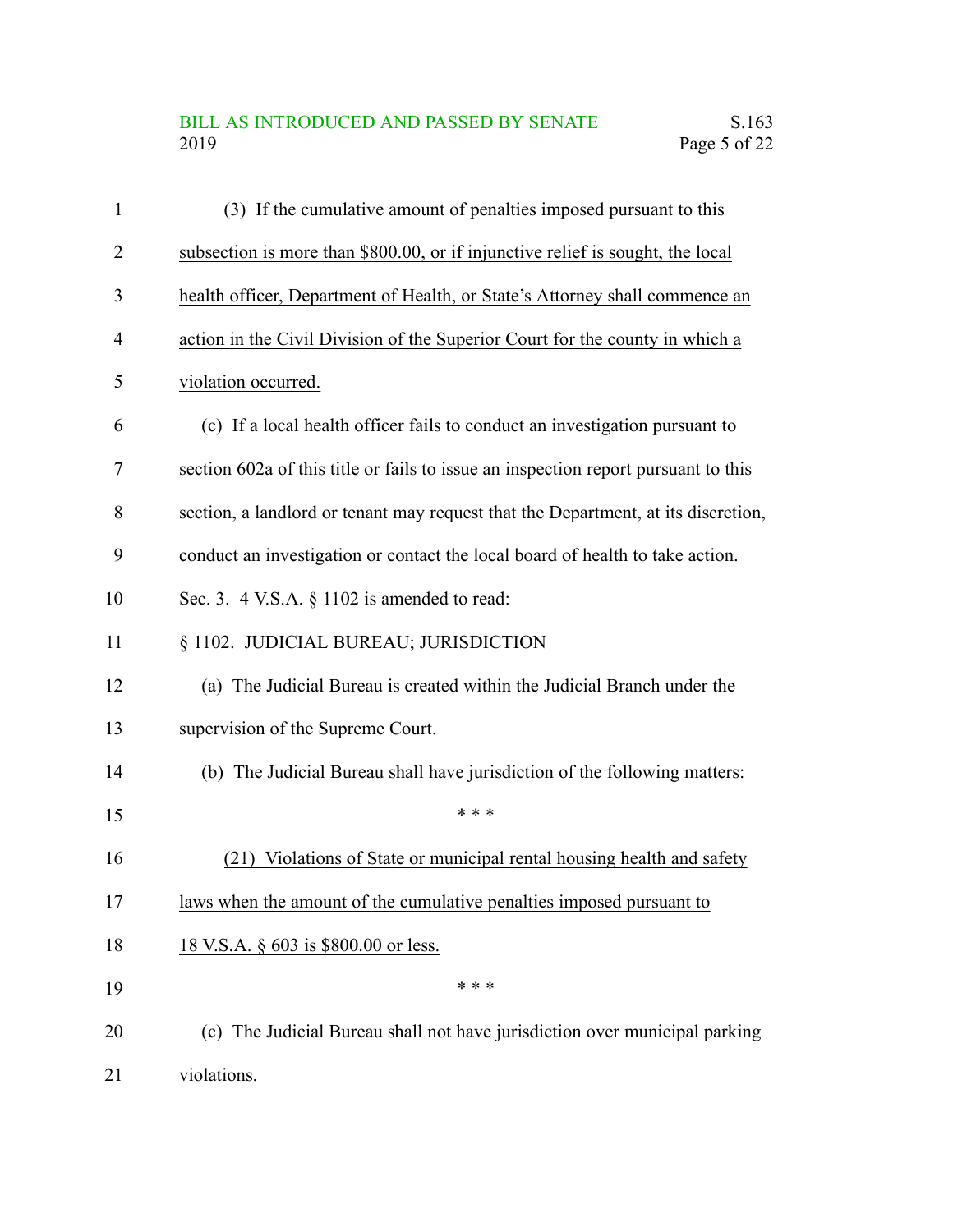## BILL AS INTRODUCED AND PASSED BY SENATE S.163<br>2019 Page 6 of 22 Page 6 of 22

| 1              | (d) Three hearing officers appointed by the Court Administrator shall        |
|----------------|------------------------------------------------------------------------------|
| 2              | determine waiver penalties to be imposed for violations within the Judicial  |
| 3              | Bureau's jurisdiction, except:                                               |
| $\overline{4}$ | (1) Municipalities municipalities shall adopt full and waiver penalties for  |
| 5              | civil ordinance violations pursuant to 24 V.S.A. § 1979. For purposes of     |
| 6              | municipal violations, the issuing law enforcement officer shall indicate the |
| 7              | appropriate full and waiver penalty on the complaint.                        |
|                |                                                                              |
| 8<br>9         | DEVELOPMENT; COLLECTION OF RENTAL HOUSING DATA                               |
| 10             | (a) $O_{\bullet}$ or before January 15, 2020, the Department of Housing and  |
| 11             | Community Development shall design and implement a comprehensive rental      |
| 12             | housing data manager ent system, through which the Department is able to     |
| 13             | collect, organize, and make vailable to the public information concerning    |
| 14             | rental housing in this State, including:                                     |
| 15             | (1) location of building;                                                    |
| 16             | $(2)$ age of building;                                                       |
| 17             | (3) number of units;                                                         |
| 18             | $(4)$ type of units;                                                         |
| 19             | (5) School Property Account Number;                                          |
| 20             | (6) owner name and contact information; and                                  |
| 21             | $(7)$ manager name and contact information                                   |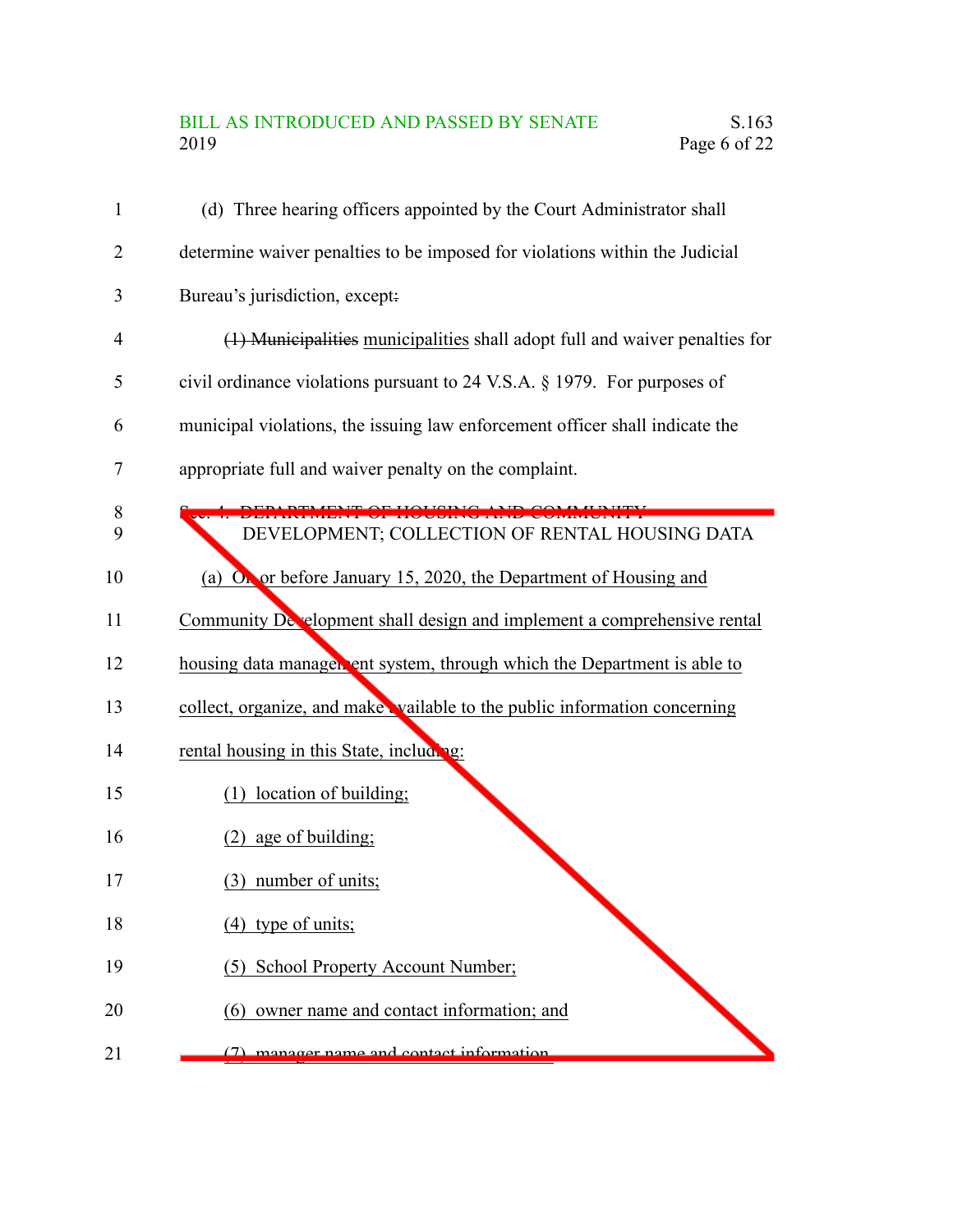| 1  | (b) In performing its duties pursuant to this section, the Department shall |
|----|-----------------------------------------------------------------------------|
| 2  | consult and shall have the full cooperation and assistance of:              |
| 3  | (1) the Department of Taxes and other agencies and departments as           |
| 4  | necessary;                                                                  |
| 5  | the Vermont Assessors and Listers Association;<br>(2)                       |
| 6  | the Vermont Center for Coographic Information;<br>(3)                       |
| 7  | (4) the Vermont Enhanced 911 Board                                          |
| 8  | the Vermont Housing Finance Agency;<br>(5)                                  |
| 9  | the Vermont League of Cities and Towns;<br>(6)                              |
| 10 | representatives of the Regional Planning Commissions,                       |
| 11 | the Agency of Digital Services; and<br>(8)                                  |
| 12 | (7) any other arrested standardists.                                        |
|    | Sec. 4. [Deleted.]                                                          |
| 13 | Sec. 5. DEPARTMENT OF HEALTH; HEALTH INSPECTION REPORTS                     |

| 14 |  |  |  |  | The Department of Health shall create and manage an electronic system to |  |
|----|--|--|--|--|--------------------------------------------------------------------------|--|
|    |  |  |  |  |                                                                          |  |

- collect and maintain health inspection reports submitted by local health 15
- officers pursuant to 18 V.S.A. § 603. 16
- Sec. 6. RENTAL HOUSING HEALTH AND SAFETY ENFORCEMENT SYSTEM; RECOMMENDATIONS; REPORT 17 18
- (a) On or before January 15, 2020, in collaboration with the Rental 19
- Housing Advisory Board, the Department of Health and the Department of 20
- Public Safety shall develop recommendations for the design and 21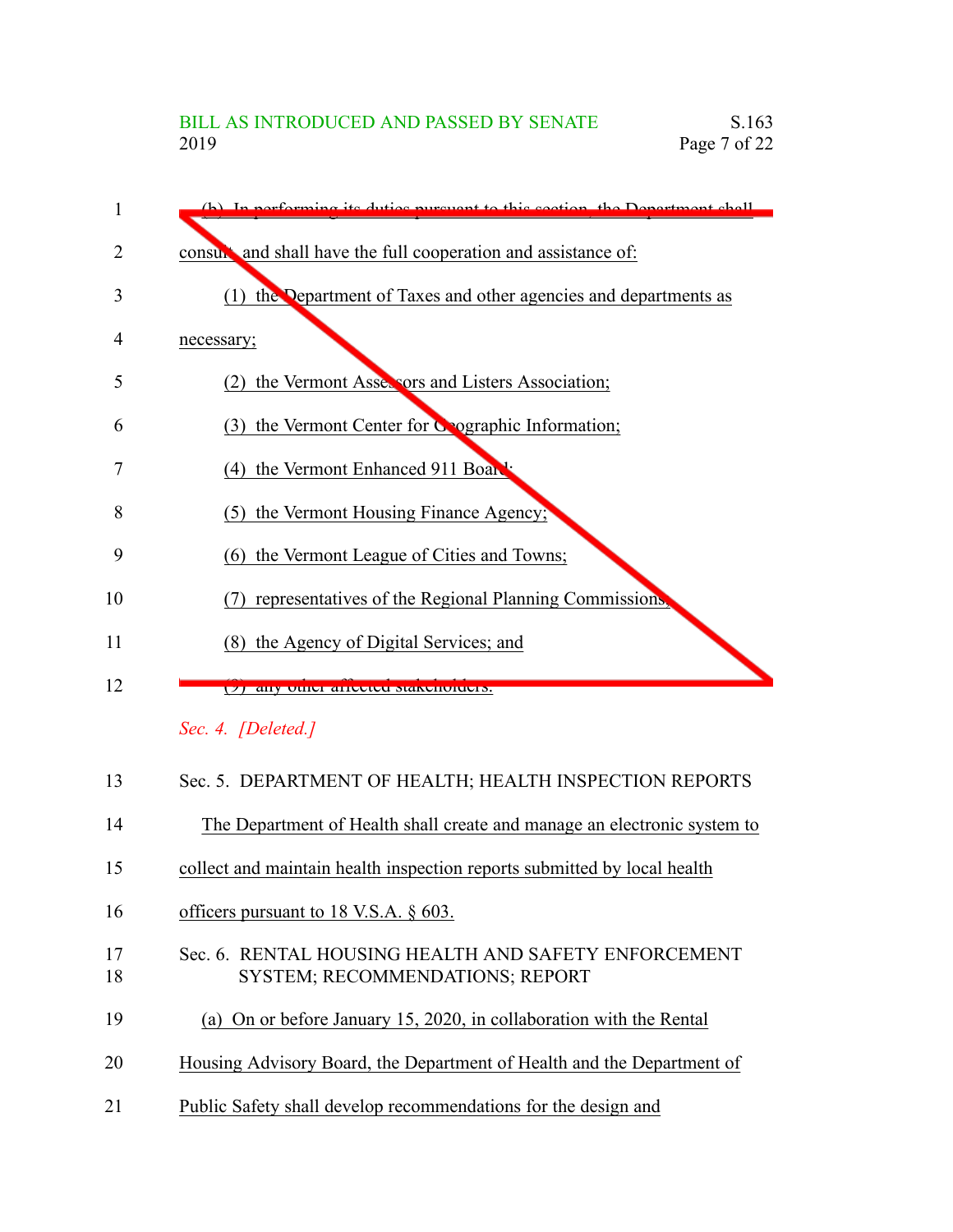## BILL AS INTRODUCED AND PASSED BY SENATE S.163<br>2019 Page 8 of 22 Page 8 of 22

| 1              | implementation of a comprehensive system for the professional enforcement       |
|----------------|---------------------------------------------------------------------------------|
| $\overline{2}$ | of State rental housing health and safety laws, which shall include:            |
| 3              | an outline of options, including an option for a State government-<br>(1)       |
| $\overline{4}$ | run system, with a timeline and budget for each;                                |
| 5              | (2) a needs assessment outlining the demand for inspections based on            |
| 6              | inspection information collected through the electronic system created          |
| 7              | pursuant to Sec. 5 of this act, summary information for fiscal year 2019        |
| 8              | inspection reports provided pursuant to subsection (c) of this section, summary |
| 9              | information from municipalities with self-governed rental housing health code   |
| 10             | programs, and other stakeholders and relevant sources; and                      |
| 11             | (3) any additional recommendations from the Rental Housing Advisory             |
| 12             | Board, the Department of Public Safety, the Department of Housing and           |
| 13             | Community Development, or other executive branch agencies.                      |
| 14             | (b) On or before September 30, 2019, the Department of Health shall             |
| 15             | provide an interim progress report to the Senate Committee on Economic          |
| 16             | Development, Housing and General Affairs and the House Committee on             |
| 17             | General, Housing, and Military Affairs.                                         |
| 18             | (c) On or before August 1, 2019, each municipality in this State shall          |
| 19             | provide to the Department of Health summary information on its inspection       |
| 20             | activity from July 1, 2018 through June 30, 2019 in order to assist the         |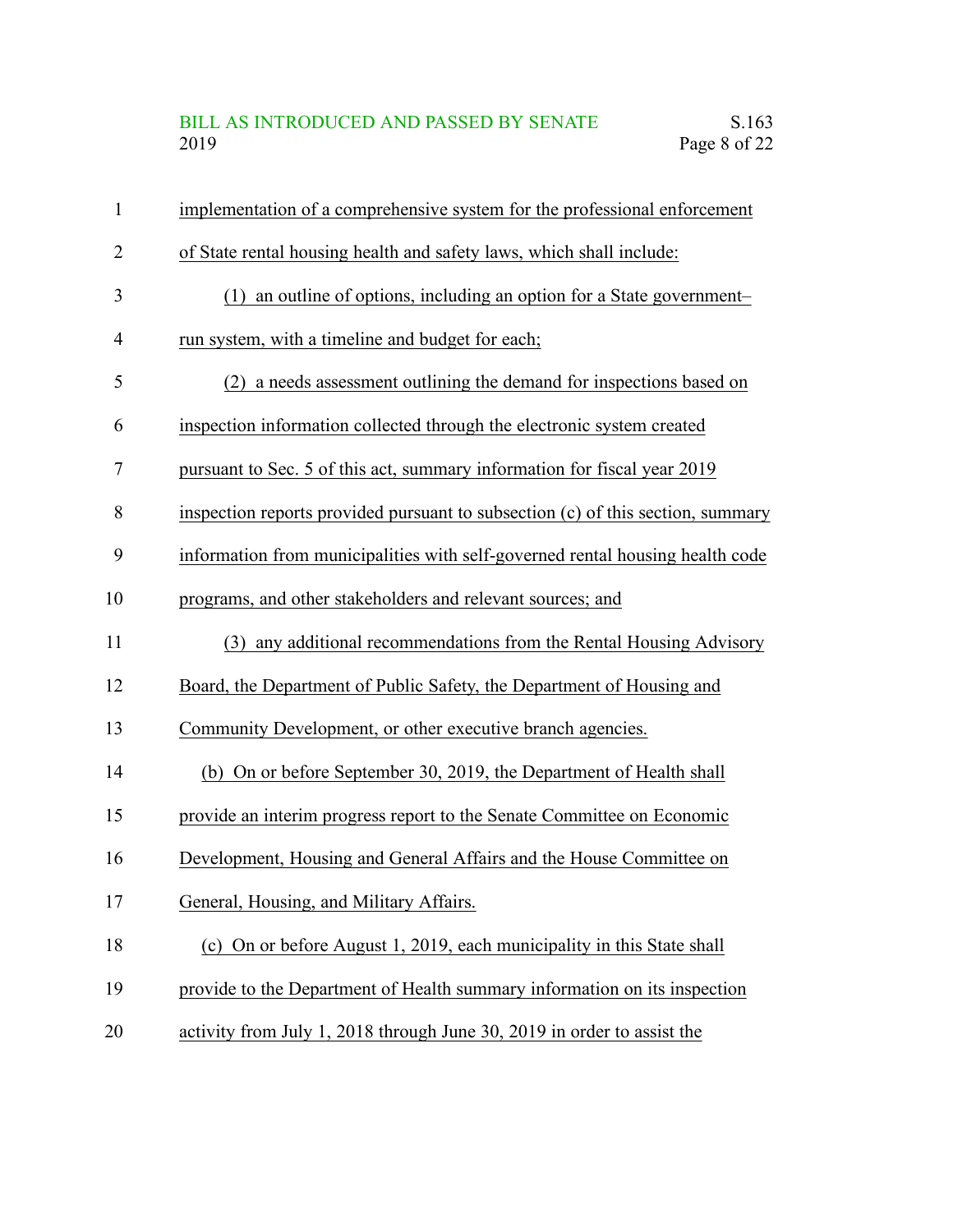# BILL AS INTRODUCED AND PASSED BY SENATE S.163<br>2019 Page 9 of 22 Page 9 of 22

| 1  | Department in completing the needs assessment pursuant to subdivision $(a)(2)$   |
|----|----------------------------------------------------------------------------------|
| 2  | of this section.                                                                 |
| 3  | A DDD ADDI ATIANG. DAGITI                                                        |
| 4  | fiscal year 2020, the amount of $$150,000.00$ is appropriated from the           |
| 5  | General Fund as follows:                                                         |
| 6  | (1) the amount of \$100,000.00 to the Department of Health for one full-         |
| 7  | time equivalent position, the duties of which shall include:                     |
| 8  | (A) collecting and maintaining data concerning inspection reports;               |
| 9  | (B) providing additional training to town health officers concerning             |
| 10 | best practices, the health officer role and responsibilities, and rental housing |
| 11 | health and safety issues;                                                        |
| 12 | (C) providing additional guidence and support to municipalities                  |
| 13 | concerning difficult rental housing enforcer ent issues; and                     |
| 14 | (D) other duties related to developing and planning for a more                   |
| 15 | professionalized health and safety code enforcement system; and                  |
| 16 | (2) the amount of $$50,000.00$ to the Department of Housing and                  |
| 17 | Community Development for information technology, data collection, and           |
| 18 | support to the Department and the Agency of Digital Services to codate and       |
| 19 | maintain the RentalCodes.org website, or a similar resource, that provides easy  |
| 20 | access to information for consumers, landlords, municipal officials, and the     |
| 21 |                                                                                  |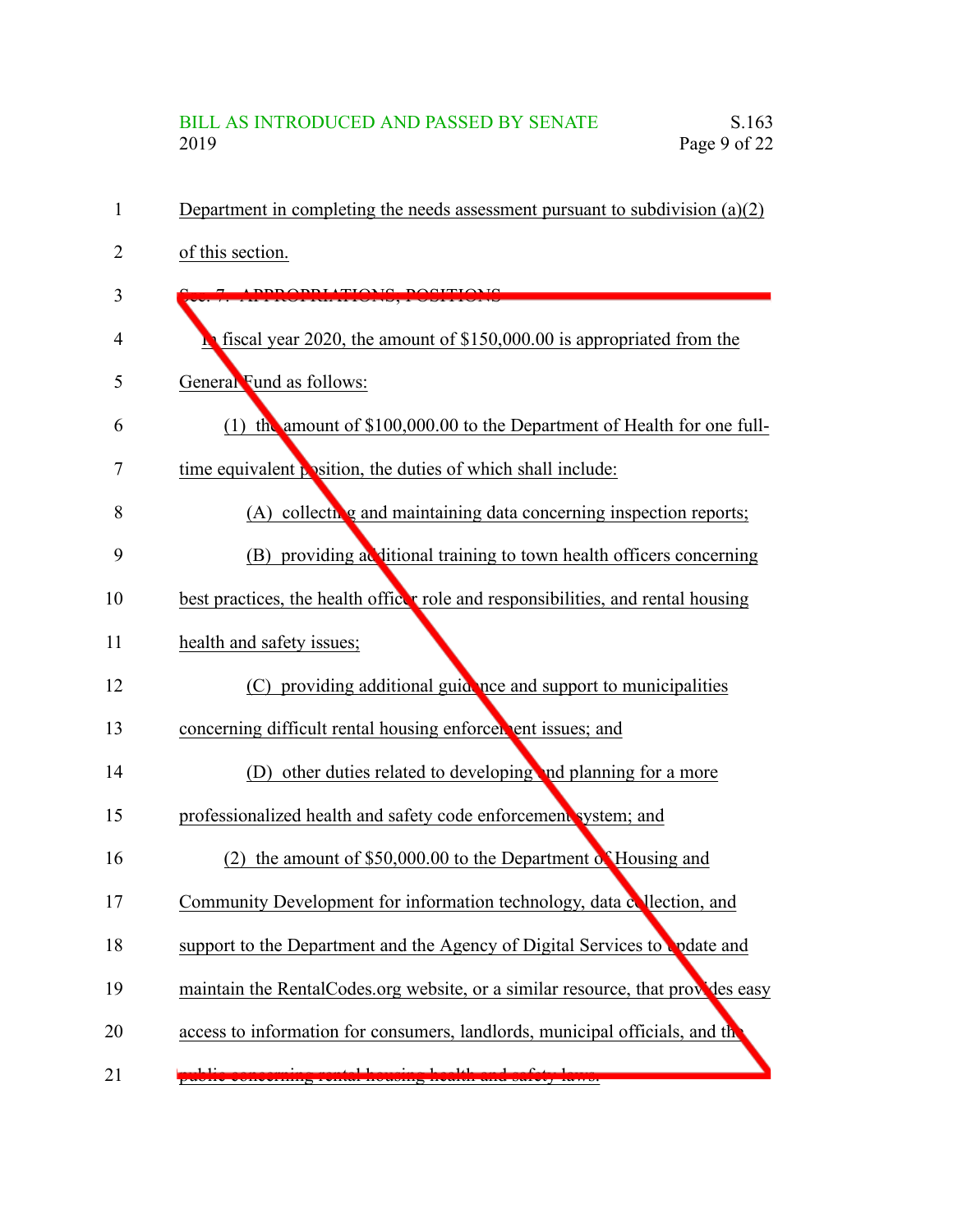#### *Sec. 7. DUTIES CONTINGENT UPON FUNDING*

*(a) The following duties imposed on the Department of Housing and Community Development are contingent upon the appropriation of funds in fiscal year 2020 for the purposes specified:*

*(1) to implement a rental housing data management system pursuant to Sec. 4 of this act;*

*(2) to update and maintain the RentalCodes.org website, or a similar resource, that provides easy access to information for consumers, landlords, municipal officials, and the public concerning rental housing health and safety laws; and*

*(3) to design and implement a Vermont Rental Housing Incentive Program pursuant to Sec. 12 of this act.*

*(b) The following duties imposed on the Department of Health are contingent upon the appropriation of funds in fiscal year 2020 for one additional full-time equivalent position:*

*(1) to provide additional training to town health officers concerning best practices, the health officer role and responsibilities, and rental housing health and safety issues; and*

*(2) to provide additional guidance and support to municipalities concerning difficult rental housing enforcement issues.*

- Sec. 8. 3 V.S.A. § 122 is amended to read: 1
- § 122. OFFICE OF PROFESSIONAL REGULATION 2
- The Office of Professional Regulation is created within the Office of the 3
- Secretary of State. The Office of Professional Regulation shall have a director 4
- who shall be who is an exempt employee appointed by the Secretary of State 5
- and shall be an exempt employee. The following boards or professions are 6
- attached to the Office of Professional Regulation: 7
- \* \* \* 8
- (48) Residential Contractors 9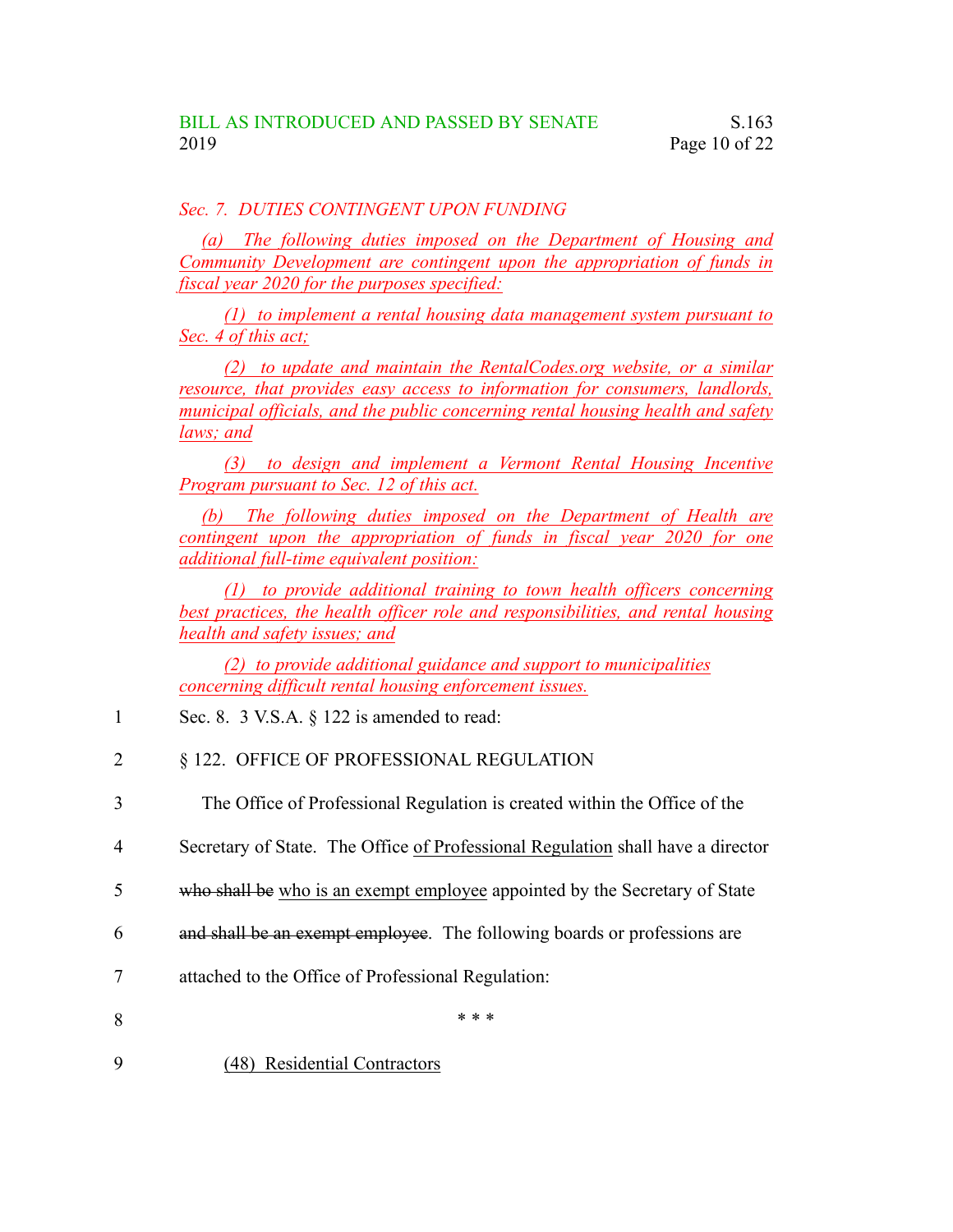#### BILL AS INTRODUCED AND PASSED BY SENATE S.163 2019 Page 11 of 22

- Sec. 9. 26 V.S.A. chapter 105 is added to read: 1
	- CHAPTER 105. RESIDENTIAL CONTRACTORS
		- Subchapter 1. General Provisions
- § 5401. REGISTRATION REQUIRED 4

2

3

- A person shall register with the Office of Professional Regulation prior to 5
- offering or contracting with a homeowner to perform construction, 6
- remodeling, or home improvement work on a dwelling unit, building, or 7
- premises used primarily for residential purposes, in exchange for consideration 8
- of more than \$1,000.00, including labor and materials. 9

#### *§ 5401. REGISTRATION REQUIRED*

*A person shall register with the Office of Professional Regulation prior to offering or contracting with a homeowner to perform construction, remodeling, or home improvement work on a residential dwelling unit or on a building or premises with four or fewer residential dwelling units, in exchange for consideration of more than \$2,000.00, including labor and materials.*

- § 5402. EXEMPTIONS 10
- This chapter does not apply to: 11
- (1) an employee acting within the scope of his or her employment for a 12
- business organization registered under this chapter; 13
- (2) a professional engineer, licensed architect, or a tradesperson licensed 14
- by the Department of Public Safety acting within the scope of his or her 15
- license; 16
- (3) delivery or installation of consumer appliances, audio-visual 17
- equipment, telephone equipment, or computer network equipment; 18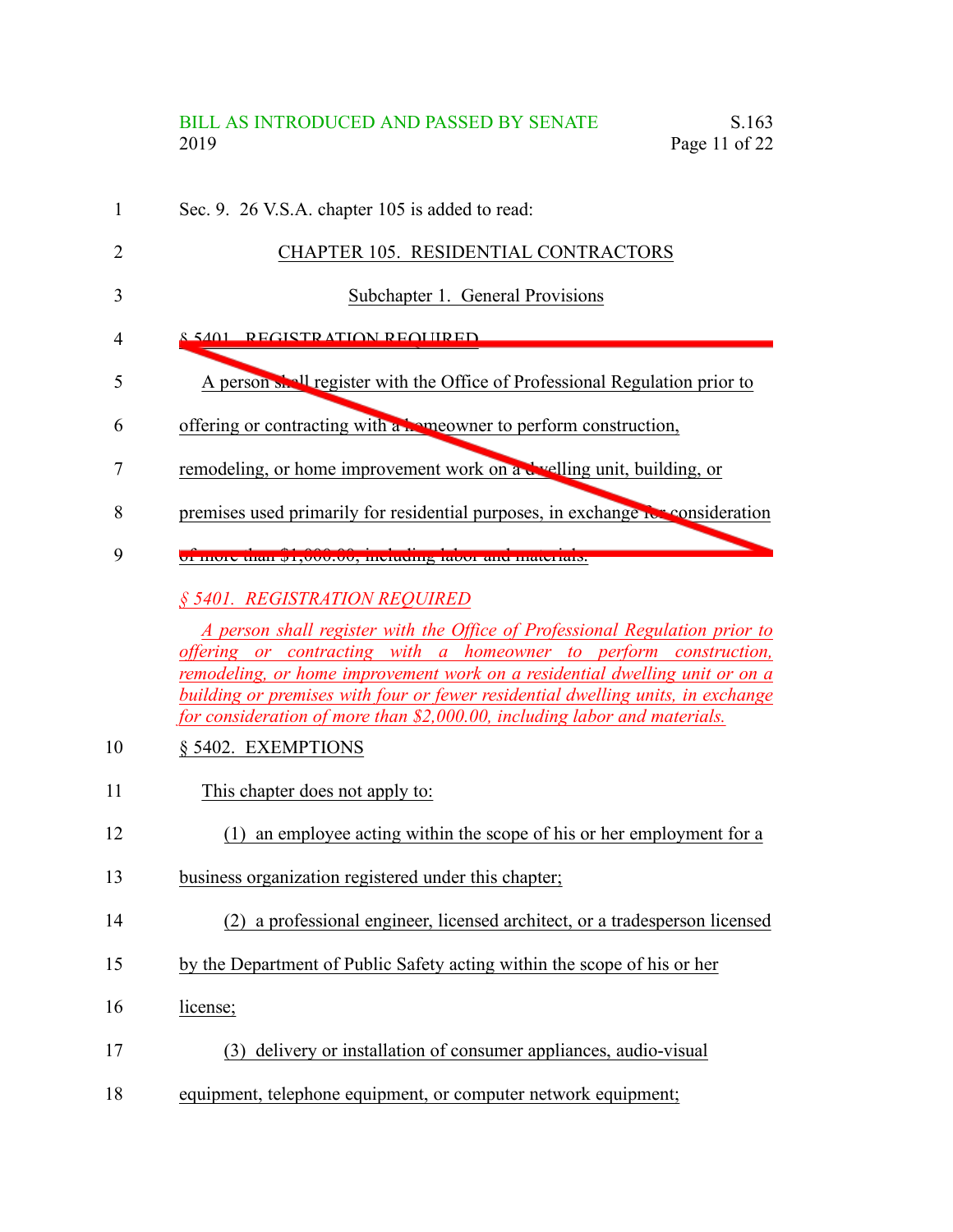# BILL AS INTRODUCED AND PASSED BY SENATE S.163<br>2019 Page 12 of 22 Page  $12$  of  $22$

| 1              | (4) landscaping;                                                                   |
|----------------|------------------------------------------------------------------------------------|
| $\overline{2}$ | (5) work on a structure that is not attached to a residential building;            |
| 3              | (6) work that would otherwise require registration that a person                   |
| 4              | performs in response to an emergency, provided the person applies for              |
| 5              | registration within a reasonable time after performing the work.                   |
| 6<br>7         | § 5403. MANDATORY REGISTRATION AND VOLUNTARY<br><b>CERTIFICATION DISTINGUISHED</b> |
| 8              | $(a)(1)$ The system of mandatory registration established by this chapter is       |
| 9              | intended to protect against fraud, deception, breach of contract, and violations   |
| 10             | of law, but is not intended to establish standards for professional qualifications |
| 11             | or workmanship that is otherwise lawful.                                           |
| 12             | The provisions of 3 V.S.A. $\S$ 129a, with respect to a registration,<br>(2)       |
| 13             | shall be construed in a manner consistent with the limitations of this             |
| 14             | subsection.                                                                        |
| 15             | (b) The Director of Professional Regulation, in consultation with public           |
| 16             | safety officials and recognized associations or boards of builders, remodelers,    |
| 17             | architects, and engineers, may:                                                    |
| 18             | (1) adopt rules providing for the issuance of voluntary certifications, as         |
| 19             | defined in subdivision $3101a(1)$ of this title, that signify demonstrated         |
| 20             | competence in particular subfields and specialties related to residential          |
| 21             | construction;                                                                      |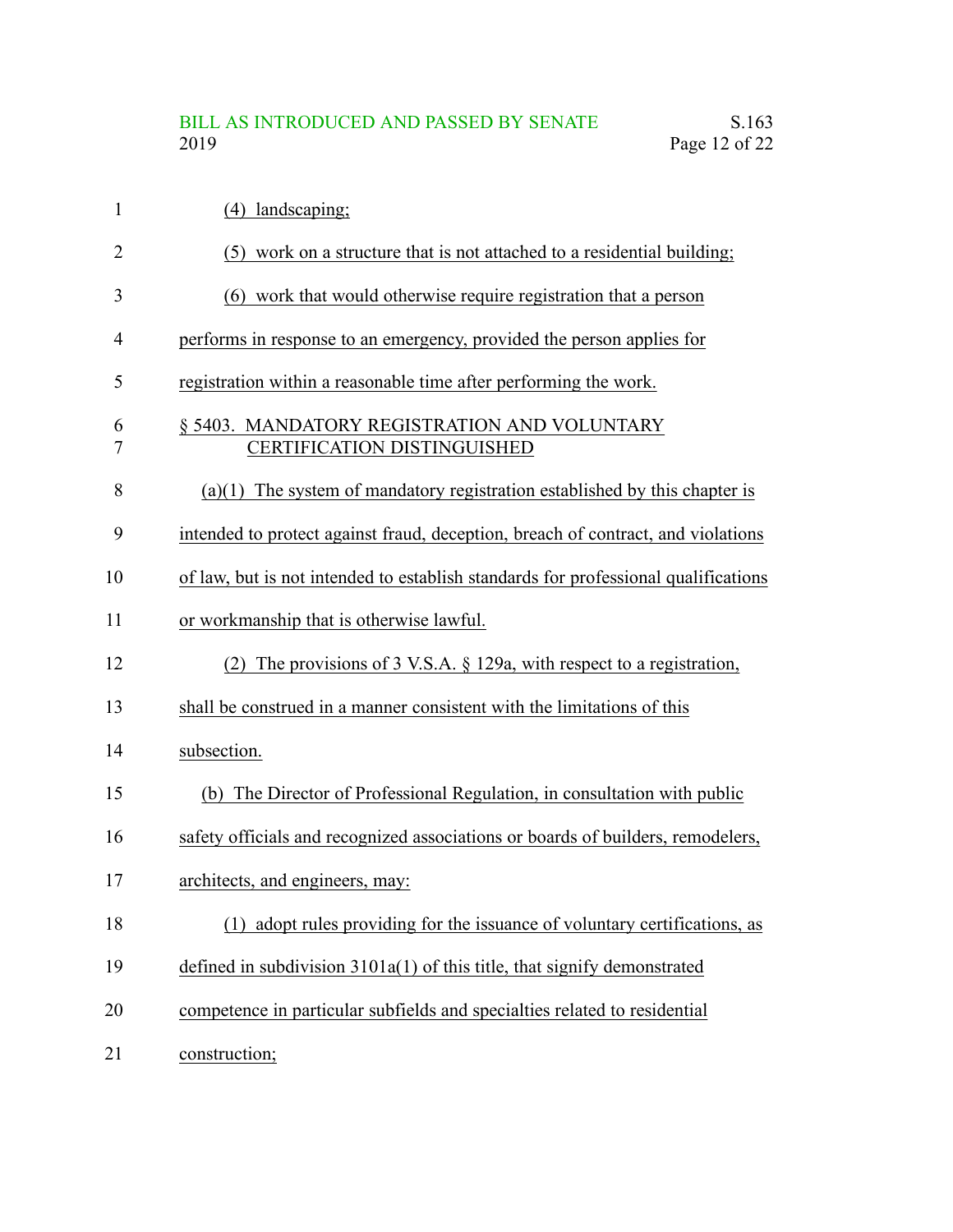## BILL AS INTRODUCED AND PASSED BY SENATE<br>2019 Page 13 of 22 Page 13 of 22

| $\mathbf{1}$   | (2) establish minimum qualifications, and standards for performance               |
|----------------|-----------------------------------------------------------------------------------|
| $\overline{2}$ | and conduct, necessary for certification; and                                     |
| 3              | (3) discipline a certificant for violating adopted standards or other law,        |
| 4              | with or without affecting the underlying registration.                            |
| 5              | Subchapter 2. Administration                                                      |
| 6              | § 5405. DUTIES OF THE DIRECTOR                                                    |
| 7              | (a) The Director of Professional Regulation shall:                                |
| 8              | (1) provide information to the public concerning registration,                    |
| 9              | certification, appeal procedures, and complaint procedures;                       |
| 10             | (2) administer fees established under this chapter;                               |
| 11             | (3) receive applications for registration or certification, issue                 |
| 12             | registrations and certifications to applicants qualified under this chapter, deny |
| 13             | or renew registrations or certifications, and issue, revoke, suspend, condition,  |
| 14             | and reinstate registrations and certifications as ordered by an administrative    |
| 15             | law officer; and                                                                  |
| 16             | (4) prepare and maintain a registry of registrants and certificants.              |
| 17             | (b) The Director, after consultation with an advisor appointed pursuant to        |
|                |                                                                                   |

section 5406 of this title, may adopt rules to implement this chapter. 18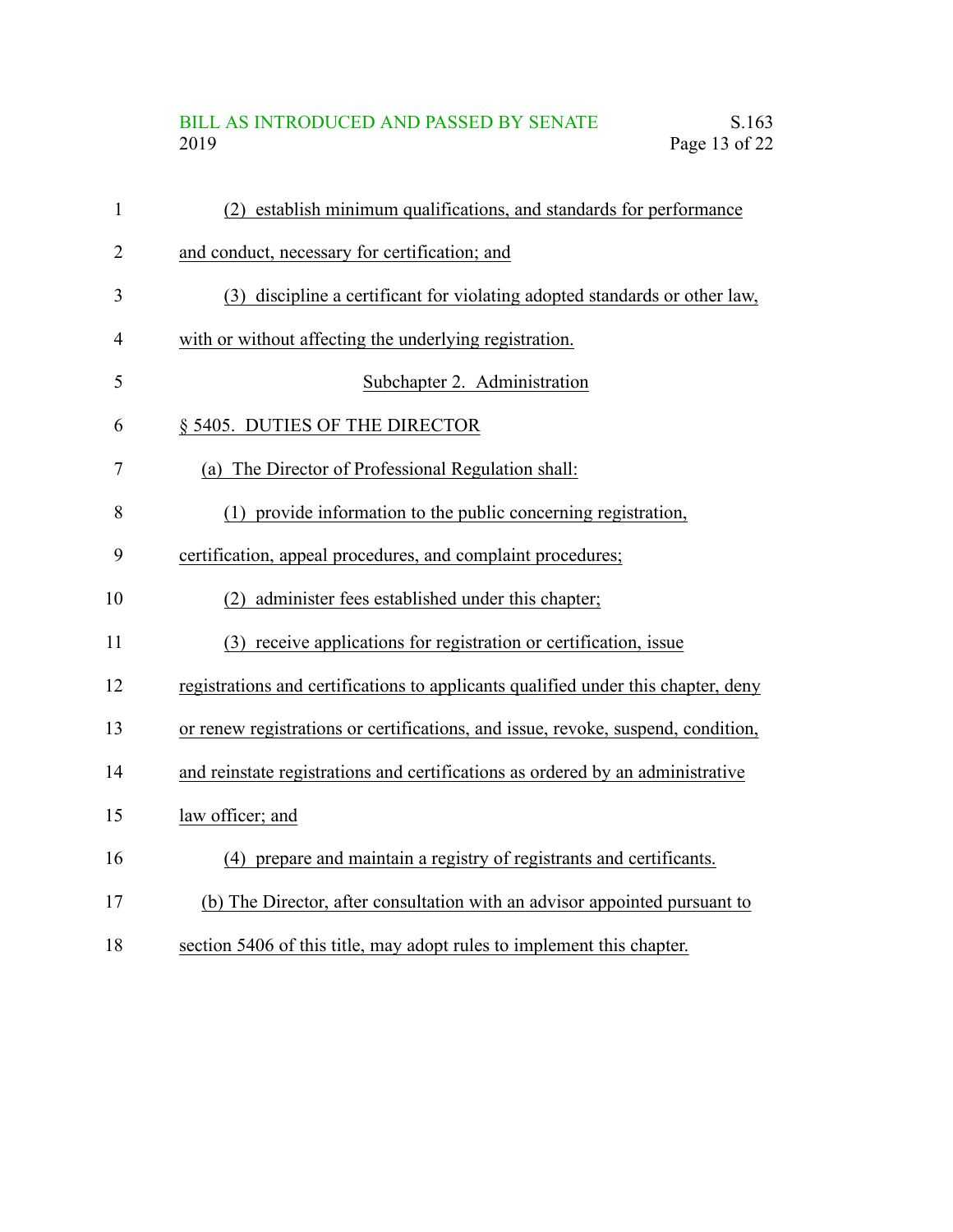#### § 5406. ADVISORS 1

- (a) The Secretary of State shall appoint two persons pursuant to 3 V.S.A. 2
- § 129b to serve as advisors in matters relating to residential contractors and 3
- construction. 4
- (b) To be eligible to serve, an advisor shall: 5
- (1) register under this chapter; 6
- (2) have at least three years' experience in residential construction 7
- immediately preceding appointment; and 8
- (3) remain active in the profession during his or her service. 9
- (c) The Director of Professional Regulation shall seek the advice of the 10
- advisors in implementing this chapter. 11
- § 5407. FEES 12
- A person regulated under this chapter shall pay the following fees at initial 13
- application and biennial renewal: 14
- (1) Registration, individual: \$75.00. 15
- (2) Registration, business organization: \$250.00. 16
- (3) State certifications: \$75.00 for a first certification and \$25.00 for 17
- each additional certification. 18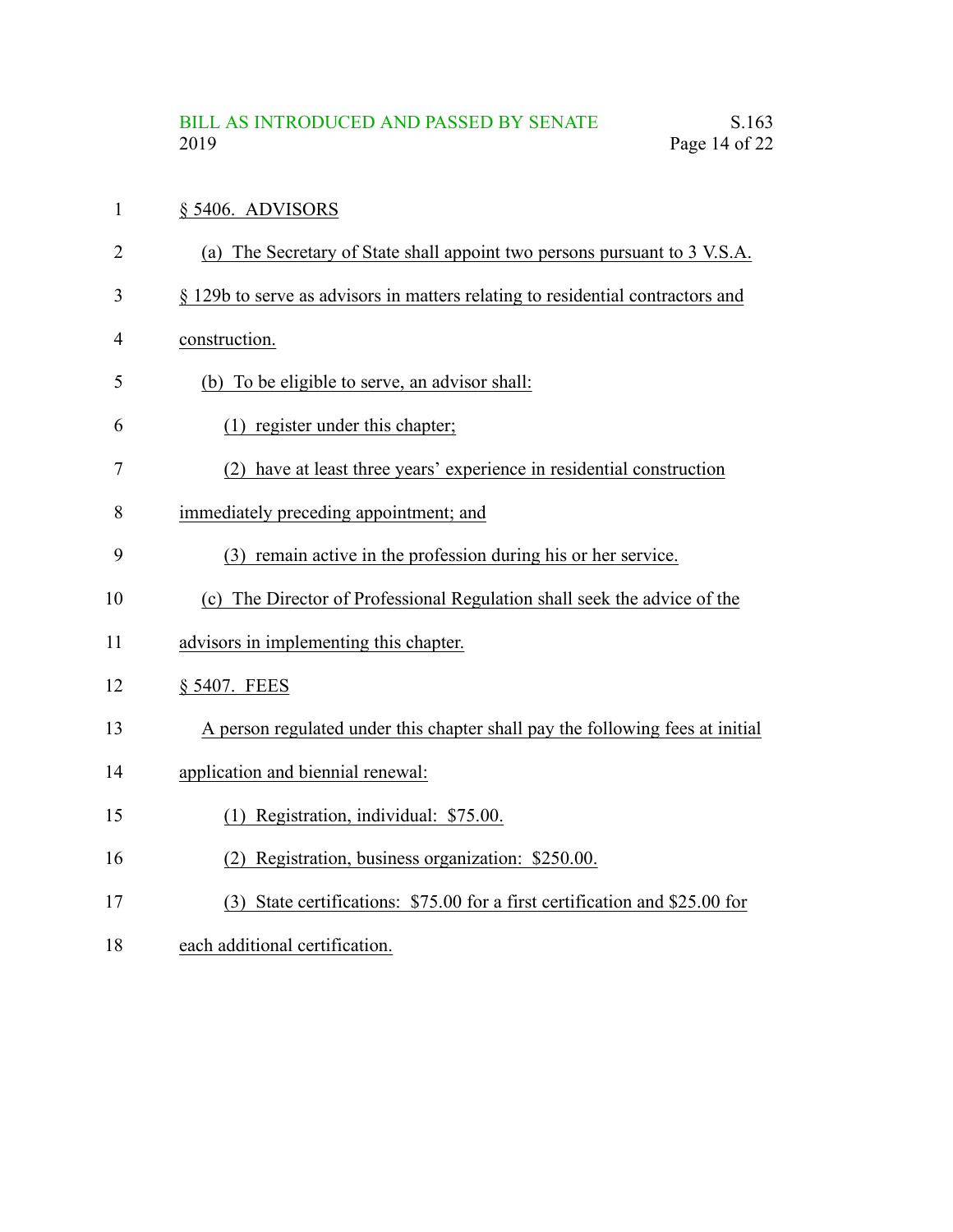# BILL AS INTRODUCED AND PASSED BY SENATE<br>2019 Page 15 of 22 Page 15 of 22

| $\mathbf{1}$ | Subchapter 3. Registrations                                                    |
|--------------|--------------------------------------------------------------------------------|
| 2            | § 5408. ELIGIBILITY                                                            |
| 3            | To be eligible for registration, the Director of Professional Regulation shall |
| 4            | find that the applicant:                                                       |
| 5            | (1) is in compliance with the provisions of this chapter and rules             |
| 6            | adopted pursuant to this chapter;                                              |
| 7            | (2) is in compliance with State laws respecting child support, taxes,          |
| 8            | judgment orders, and workers' compensation; and                                |
| 9            | (3) has satisfied any judgment order related to the provision of               |
| 10           | professional services to a homeowner.                                          |
| 11           | § 5409. REQUIREMENTS OF REGISTRANTS                                            |
| 12           | (a) Insurance. A person registered under this chapter shall maintain           |
| 13           | professional liability insurance in the amount of \$300,000.00 per claim and   |
| 14           | \$1,000,000.00 aggregate, evidence of which may be required as a precondition  |
| 15           | to issuance or renewal of a registration.                                      |
| 16           | (b) Writing.                                                                   |
| 17           | (1) A person registered under this chapter shall execute a written             |
| 18           | contract prior to receiving a deposit or commencing residential construction   |
| 19           | work if the estimated value of the labor and materials exceeds \$1,000.00.     |
| 20           | A contract shall specify:<br>(2)                                               |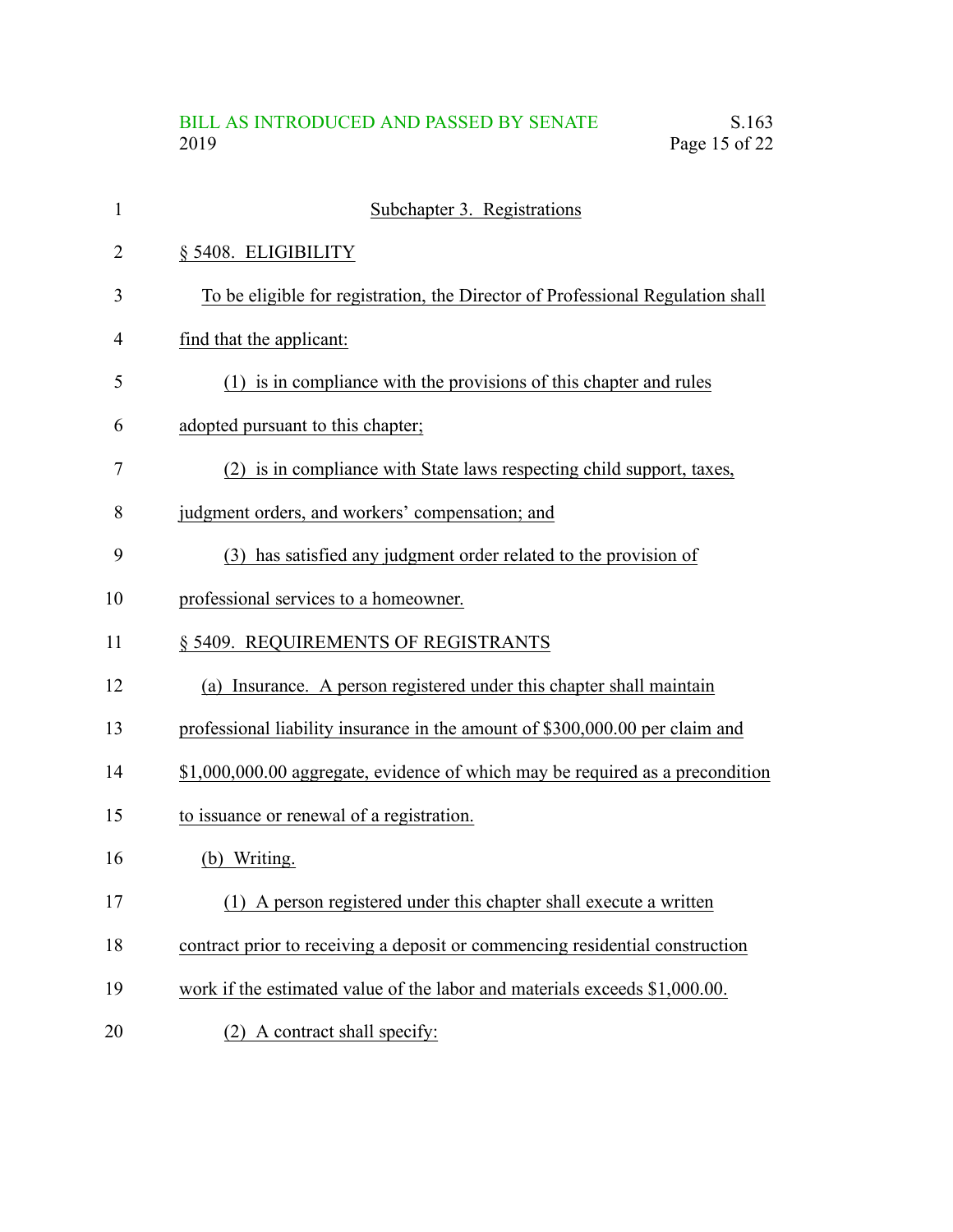# BILL AS INTRODUCED AND PASSED BY SENATE S.163<br>2019 Page 16 of 22 Page  $16$  of 22

| 1  | (A) Price. One of the following provisions for the price of the                |
|----|--------------------------------------------------------------------------------|
| 2  | contract:                                                                      |
| 3  | (i) a maximum price for all work and materials;                                |
| 4  | (ii) a statement that billing and payment will be made on a time               |
| 5  | and materials basis, not to exceed a maximum price; or                         |
| 6  | (iii) a statement that billing and payment will be made on a time              |
| 7  | and materials basis and that there is no maximum price.                        |
| 8  | Work dates. Estimated start and completion dates.<br>(B)                       |
| 9  | (C) Scope of work. A description of the services to be performed               |
| 10 | and a description of the materials to be used.                                 |
| 11 | (D) Change order provision. A description of how and when                      |
| 12 | amendments to the contract may be approved and recorded.                       |
| 13 | (3) The parties shall record an amendment to the contract in a signed          |
| 14 | writing.                                                                       |
| 15 | (c) Down payment. Unless a contract specifies that billing and payment         |
| 16 | will be made on a time and materials basis and that there is no maximum price, |
| 17 | the contract may require a down payment of up to one-third of the contract     |
| 18 | price, or of the price of materials, whichever is greater.                     |
| 19 | § 5410. PROHIBITIONS AND REMEDIES                                              |
| 20 | (a) A person who does not register pursuant to this chapter when required      |
| 21 | engages in unauthorized practice pursuant to 3 V.S.A. § 127.                   |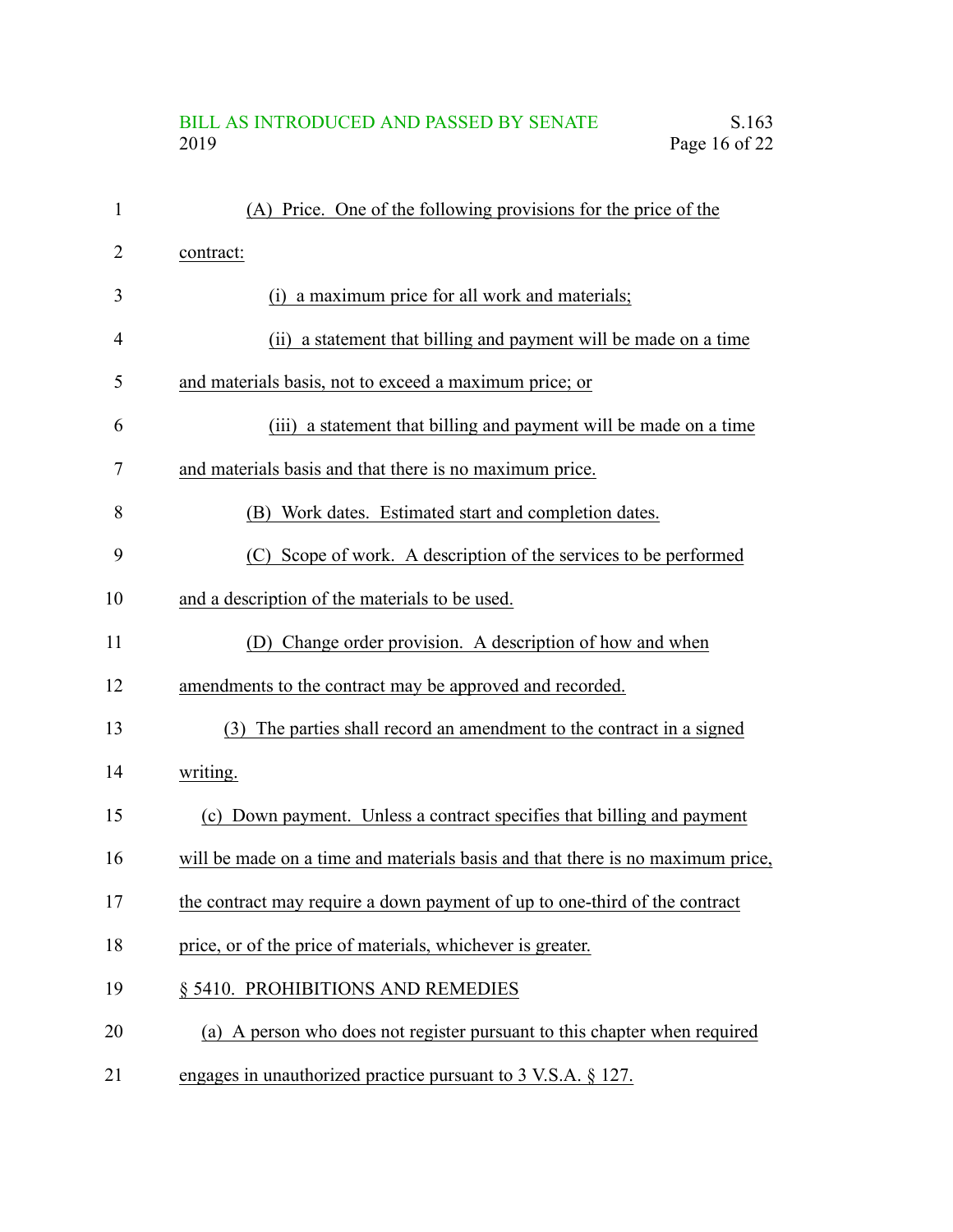# BILL AS INTRODUCED AND PASSED BY SENATE S.163<br>2019 Page 17 of 22 Page  $17$  of  $22$

| $\mathbf{1}$   | (b) The Office of Professional Regulation may discipline a registrant or          |
|----------------|-----------------------------------------------------------------------------------|
| $\overline{2}$ | certificant for unprofessional conduct as provided in 3 V.S.A. § 129a, except     |
| 3              | that $3$ V.S.A. $\S$ 129a(b) does not apply to a registrant.                      |
| $\overline{4}$ | (c) The following conduct by a registrant, certificant, applicant, or person      |
| 5              | who later becomes an applicant constitutes unprofessional conduct:                |
| 6              | failure to enter into a written contract when required by this chapter;<br>(1)    |
| 7              | failure to maintain liability or workers' compensation insurance as<br>(2)        |
| 8              | required by law;                                                                  |
| 9              | committing a deceptive act in commerce in violation of 9 V.S.A.<br>(3)            |
| 10             | § 2453;                                                                           |
| 11             | falsely claiming certification under this chapter, provided that this<br>(4)      |
| 12             | subdivision does not prevent accurate and nonmisleading advertising or            |
| 13             | statements related to credentials that are not offered by this State; and         |
| 14             | (5) selling or fraudulently obtaining or furnishing a certificate of              |
| 15             | registration, certification, license, or any other related document or record, or |
| 16             | assisting another person in doing so, including by reincorporating or altering a  |
| 17             | trade name for the purpose or with the effect of evading or masking               |
| 18             | revocation, suspension, or discipline against a registration issued under this    |
| 19             | chapter.                                                                          |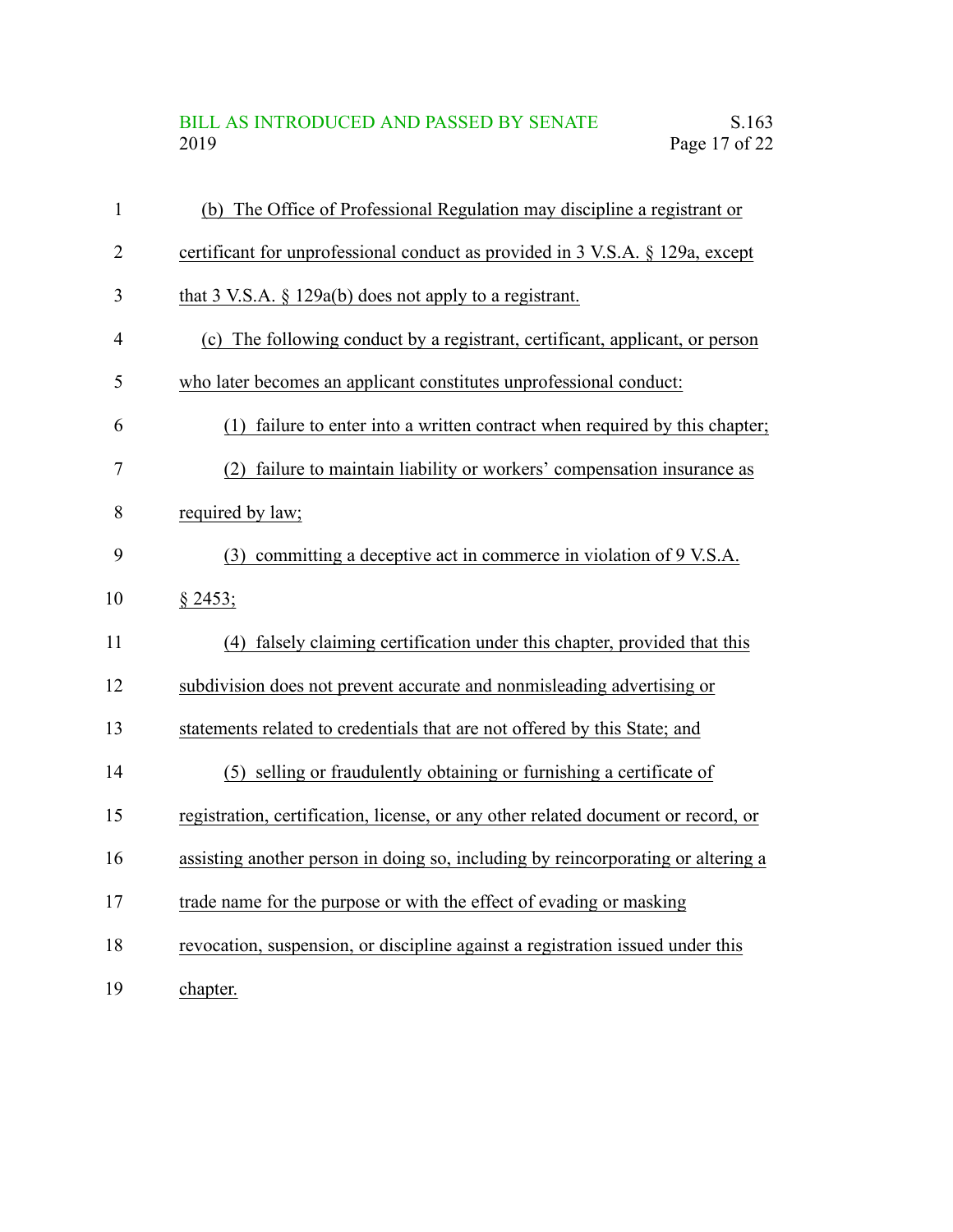# BILL AS INTRODUCED AND PASSED BY SENATE S.163<br>2019 Page 18 of 22 Page  $18$  of  $22$

| $\mathbf{1}$<br>$\overline{2}$ | Sec. 10. CREATION OF POSITIONS WITHIN THE OFFICE OF<br>PROFESSIONAL REGULATION; LICENSING.         |
|--------------------------------|----------------------------------------------------------------------------------------------------|
| 3                              | (a) There are created within the Secretary of State's Office of Professional                       |
| $\overline{4}$                 | Regulation two new positions in the licensing division.                                            |
| 5                              | (b) Any funding necessary to support the positions created in subsection (a)                       |
| 6                              | of this section and the implementation of 26 V.S.A. chapter 105 created in                         |
| 7                              | Sec. 9 of this act shall be derived from the Office's Professional Regulatory                      |
| 8                              | Fee Fund and not from the General Fund.                                                            |
| 9                              | Sec. 11. SECRETARY OF STATE; STATUS REPORT                                                         |
| 10                             | On or before January 15, 2021, the Office of Professional Regulation shall                         |
| 11                             | report to the House Committees on Commerce and Economic Development                                |
| 12                             | and on Government Operations and to the Senate Committees on Economic                              |
| 13                             | Development, Housing and General Affairs and on Government Operations                              |
| 14                             | concerning the implementation of 26 V.S.A. chapter 105, including:                                 |
| 15                             | (1) the number of registrations and certifications;                                                |
| 16                             | the resources necessary to implement the chapter;<br>(2)                                           |
| 17                             | (3) the number and nature of any complaints or enforcement actions;                                |
| 18                             | and                                                                                                |
| 19                             | (4) any other issues the Office deems appropriate.                                                 |
| 20<br>21                       | * * * Housing Rehabilitation and Weatherization; Vermont Rental<br>Housing Incentive Program * * * |
| 22                             | Sec. 12. 10 V.S.A. chapter 29, subchapter 3 is amended to read:                                    |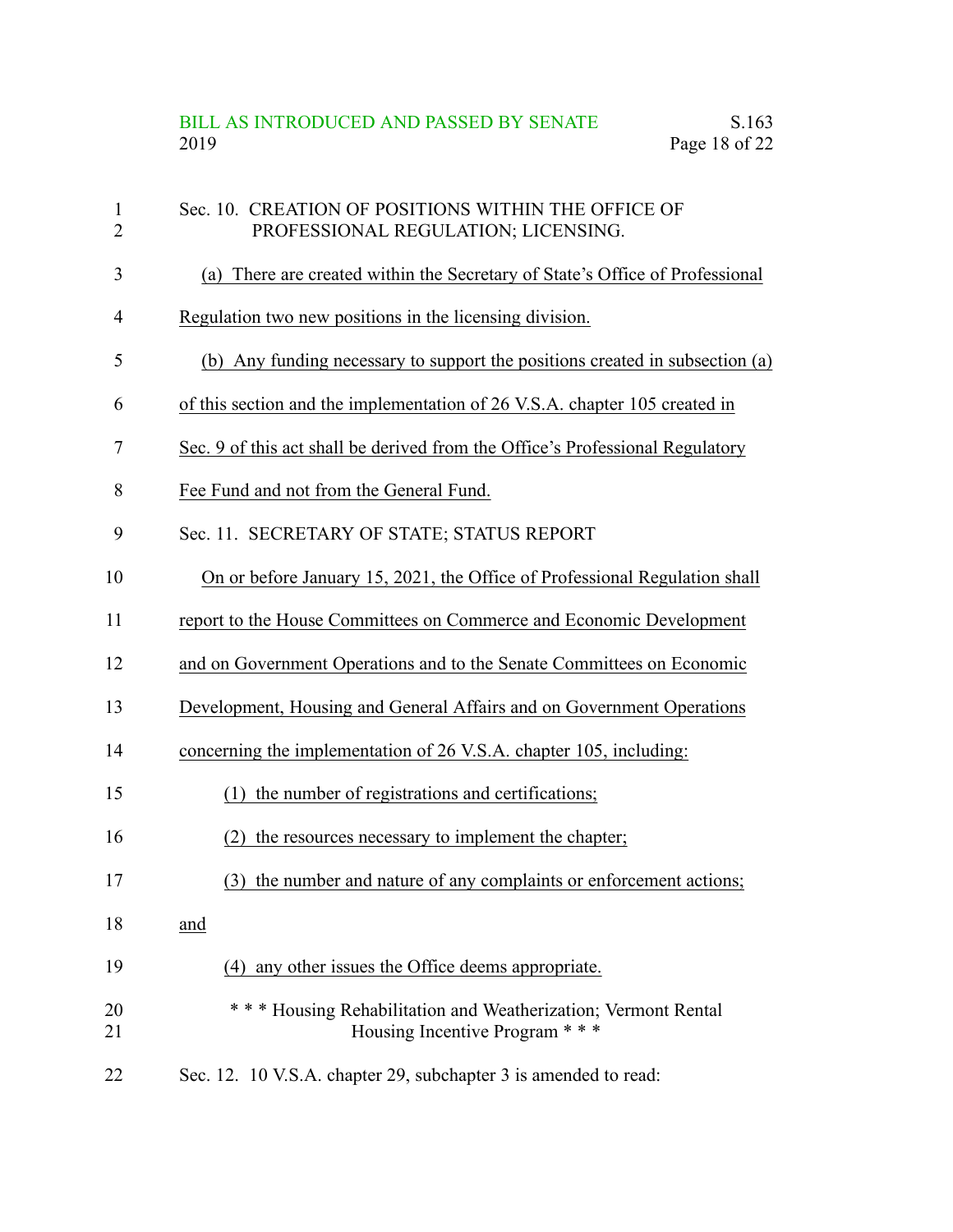| $\mathbf{1}$<br>$\overline{2}$ | Subchapter 3. Vermont Economic Progress Council Housing Incentive<br>Program     |
|--------------------------------|----------------------------------------------------------------------------------|
| 3                              | § 699. RENTAL HOUSING INCENTIVE PROGRAM                                          |
| 4                              | (a) Purpose. Recognizing that Vermont's rental housing stock is some of          |
| 5                              | the oldest in the country, and that much of it needs updating to meet code       |
| 6                              | requirement and other standards, this section is intended to incentivize private |
| 7                              | apartment owners to make significant improvements to both housing quality        |
| 8                              | and weatherization by providing small grants that would be matched by the        |
| 9                              | private apartment owner.                                                         |
| 10                             | (b) Creation of Program. The Department of Housing and Community                 |
| 11                             | Development shall design and implement a Vermont Rental Housing Incentive        |
| 12                             | Program to provide funding to regional nonprofit housing partner                 |
| 13                             | organizations to provide incentive grants to private landlords for the           |
| 14                             | rehabilitation and improvement, including weatherization, of existing rental     |
| 15                             | housing stock.                                                                   |
| 16                             | (c) Administration. The Department shall require any nonprofit regional          |
| 17                             | housing partner organization that receives funding under this program to         |
| 18                             | develop a standard application form for property owners that describes the       |
| 19                             | application process and includes clear instructions and examples to help         |
| 20                             | property owners apply, a selection process that ensures equitable selection of   |
| 21                             | property owners, and a grants management system that ensures accountability      |
| 22                             | for funds awarded to property owners.                                            |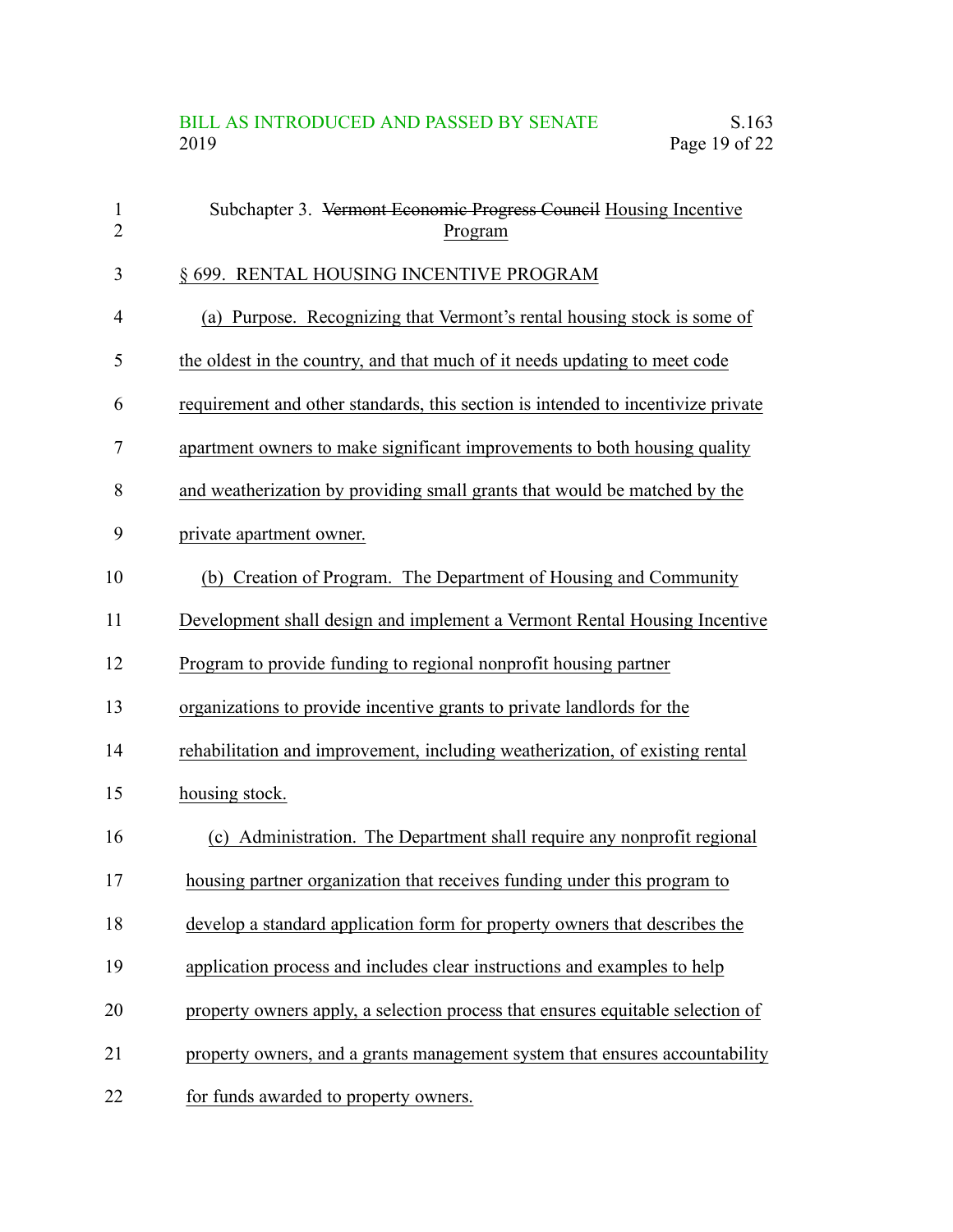# BILL AS INTRODUCED AND PASSED BY SENATE S.163<br>2019 Page 20 of 22 Page  $20$  of  $22$

| $\mathbf{1}$   | (d) Grant Guidelines. The Department shall ensure that all grants comply    |
|----------------|-----------------------------------------------------------------------------|
| $\overline{2}$ | with the following guidelines:                                              |
| 3              | (1) Each grant shall be capped at a standard limit set by the               |
| 4              | Department, which shall not exceed \$7,000.00 per rental unit.              |
| 5              | Each grant shall be matched by the property owner at least two-to-<br>(2)   |
| 6              | one. The required match shall be met through dollars raised and not through |
| 7              | in-kind services.                                                           |
| 8              | (3) No property owner may receive a grant for more than four rental         |
| 9              | units.                                                                      |
| 10             | (4) Each project funded must include a weatherization component and         |
| 11             | must result in all building codes being met and all permits received.       |
| 12             | (5) Only existing properties that are vacant or blighted are eligible for   |
| 13             | grants.                                                                     |
| 14             | (6) At least 50 percent of the rental units assisted must have rents that   |
| 15             | are affordable to households earning no more than 80 percent of area median |
| 16             | income.                                                                     |
| 17             | (e) As used in this section:                                                |
| 18             | (1) "Blighted" means that a rental unit is not fit for human habitation     |
| 19             | and does not comply with the requirements of applicable building, housing,  |
| 20             | and health regulations.                                                     |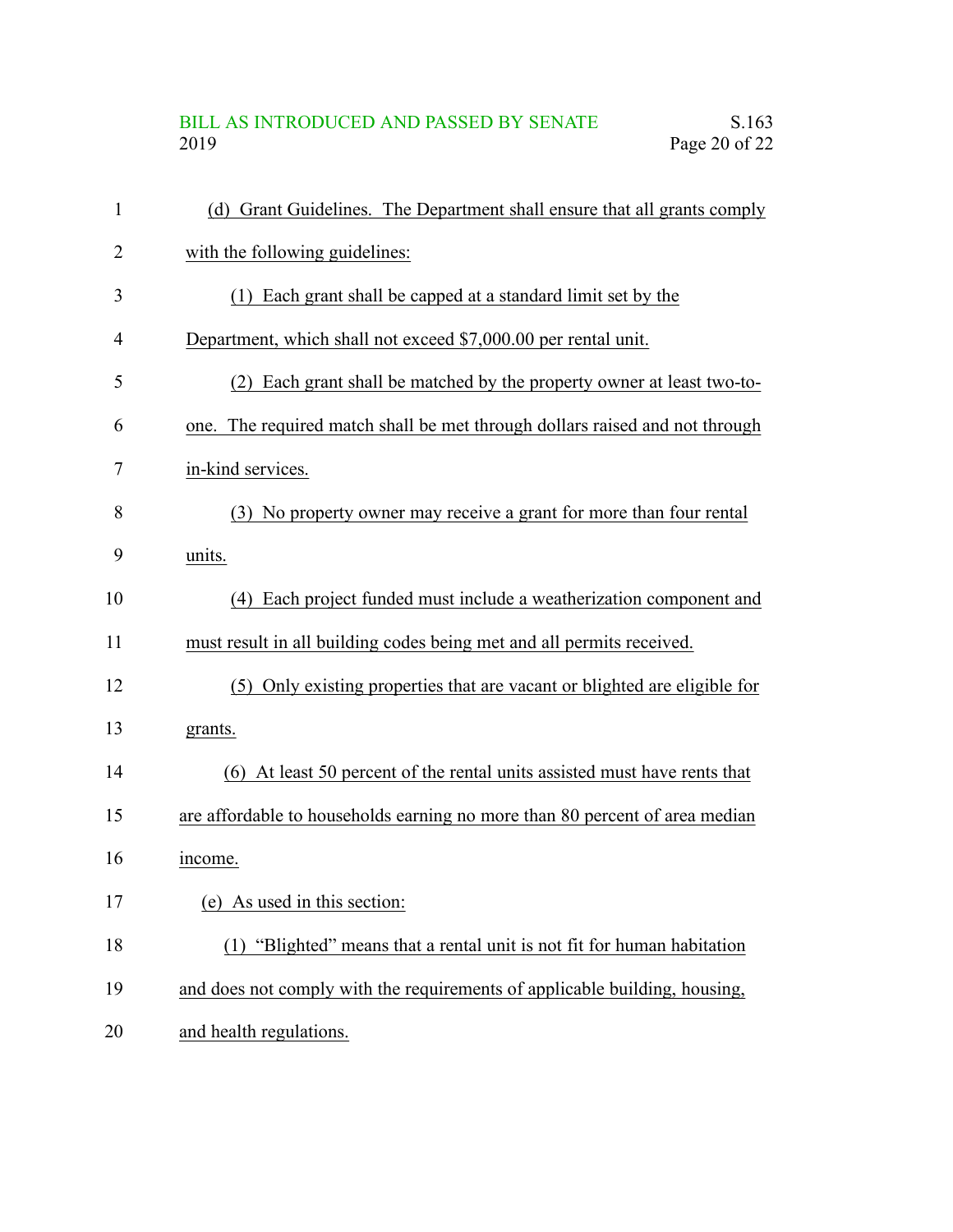#### BILL AS INTRODUCED AND PASSED BY SENATE S.163 2019 Page 21 of 22

- (2) "Vacant" means that a rental unit has not been leased or occupied for 1
- at least 90 days prior to the date a property owner submits a grant application 2
- and remains unoccupied at the time the grant is awarded. 3
- Sec. 13. RENTAL HOUSING INCENTIVE PROGRAM; APPROPRIATION 4
- In fiscal year 2020, the amount of \$850,000.00 is appropriated from the 5
- General Fund to the Agency of Commerce and Community Development to 6

support the Rental Housing Incentive Program. 7

*\* \* \* Affordable Housing \* \* \**

#### *Sec. 13. STATE TREASURER RECOMMENDATION FOR FINANCING OF AFFORDABLE HOUSING INITIATIVE*

*(a) Evaluation. On or before January 15, 2020, the State Treasurer shall evaluate options for financing affordable housing in the State. The evaluation shall include:*

*(1) a plan, formed in consultation with interested stakeholders, for the creation of 1,000 housing units over five years for Vermonters with incomes up to 120 percent of the area median income as determined by the U.S. Department of Housing and Urban Development;*

*(2) alternatives for financing the plan that take into consideration the use of appropriations, general obligation bonds, revenue bonds, investments, new revenues, and other financing mechanisms, including initiatives undertaken by other states;*

*(3) an assumption that the 1,000 units shall be in addition to what would otherwise have been produced through projected base appropriations available to the Vermont Housing and Conservation Board over five years commencing with FY 2021; and*

*(4) provision for meeting housing needs in the following areas:*

*(A) creating new multifamily and single-family homes;*

*(B) addressing blighted properties and other existing housing stock requiring reinvestment, including in mobile home parks; and*